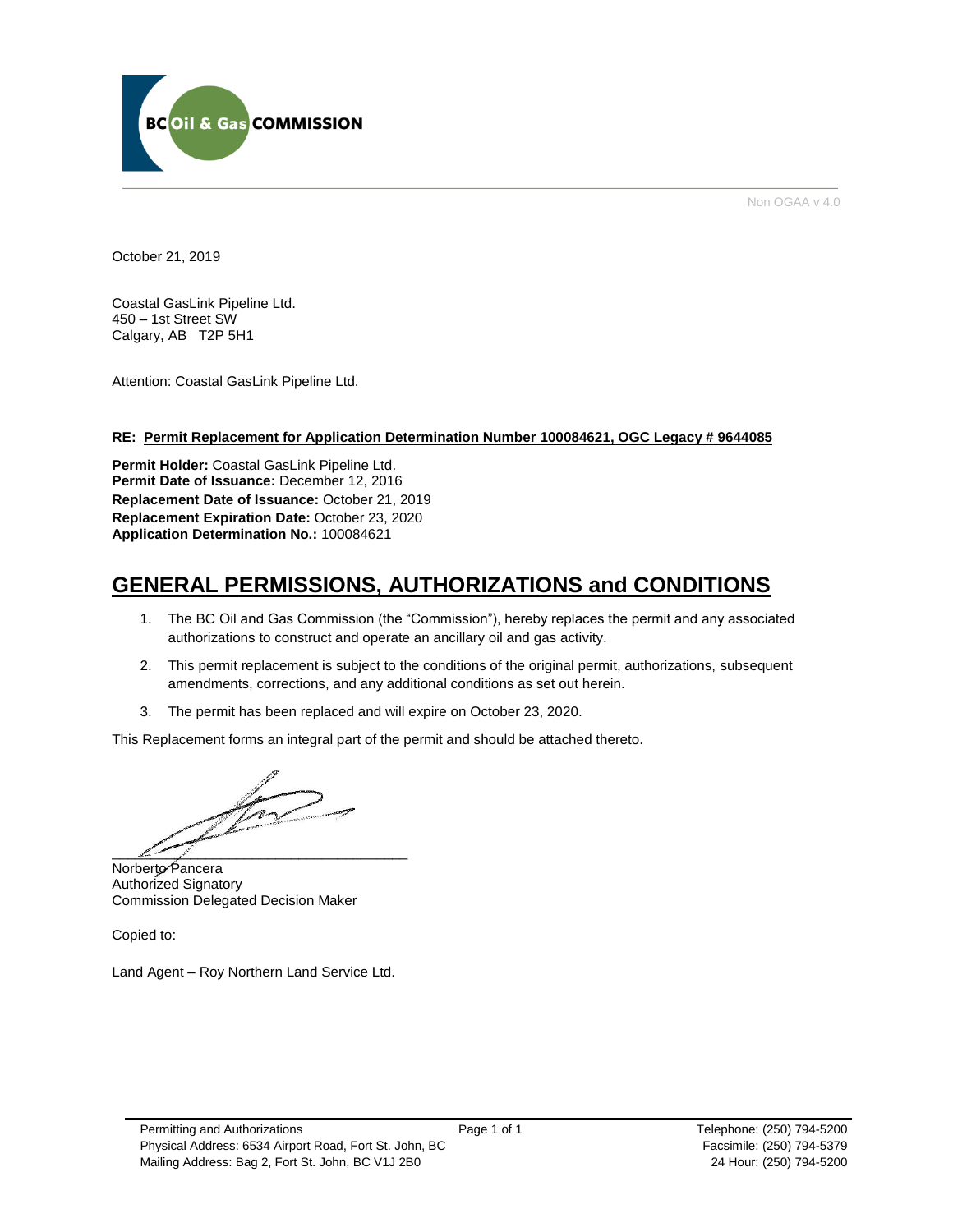

Non OGAA v 4.0

November 13, 2018

Coastal GasLink Pipeline Ltd. 450 – 1st Street SW Calgary, AB T2P 5H1

Attention: Coastal GasLink Pipeline Ltd.

### **RE: Permit Replacement for Application Determination Number 100084621, OGC Legacy # 9644085**

**Permit Holder:** Coastal GasLink Pipeline Ltd. **Permit Date of Issuance:** December 12, 2016 **Replacement Date of Issuance:** November 13, 2018 **Replacement Expiration Date:** October 23, 2019 **Application Determination No.:** 100084621

# **GENERAL PERMISSIONS, AUTHORIZATIONS and CONDITIONS**

- 1. The BC Oil and Gas Commission (the "Commission"), hereby replaces the permit and any associated authorizations to construct and operate an ancillary oil and gas activity.
- 2. This permit replacement is subject to the conditions of the original permit, authorizations, subsequent amendments, corrections, and any additional conditions as set out herein.
- 3. The permit has been replaced for 11 months and will expire on October 23, 2019.

### **Petroleum and Natural Gas Act**

4. Pursuant to Section 138(1) of the Petroleum and Natural Gas Act, the permit holder is authorized to enter, occupy and use any unoccupied Crown land located within the operating area to carry out the associated oil and gas activity authorized under this permit.

## **CONDITIONS**

- 5. The rights granted by this authorization are subject to all subsisting grants to or rights of any person made or acquired under the *Coal Act, Forest Act, Land Act, Mineral Tenure Act, Petroleum and Natural Gas Act, Range Act, Water Sustainability Act* or *Wildlife Act*, or any extension or renewal of the same.
- 6. The Permit holder must not assign or sublicense this permit or permit any person to use or occupy the land, other than its employees, contractors, or representatives, without the Commission's written consent.
- 7. The Permit Holder must ensure that the area is maintained in a condition so as to minimize hazards, including but not limited to hazards associated with storage of materials and equipment.
- 8. The Permit Holder must ensure that the area is free of garbage, debris and unused equipment.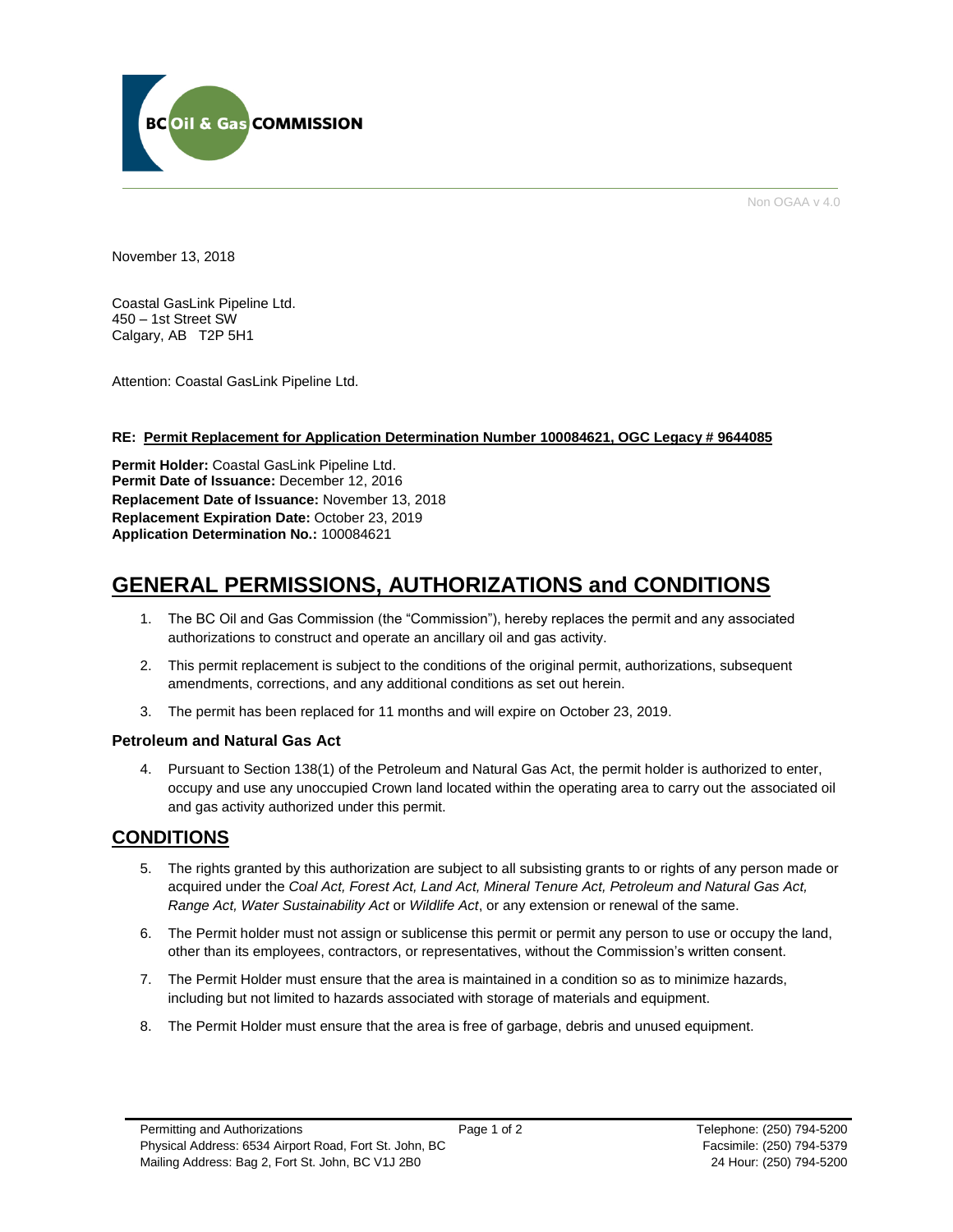Application Determination number: 100084621 Date Issued: November 13, 2018

 $\overbrace{\phantom{aaaaaaa}}$ 

Jacqueline Bourke Authorized Signatory Commission Delegated Decision Maker

pc: Land Agent – Roy Northern Land Service Ltd.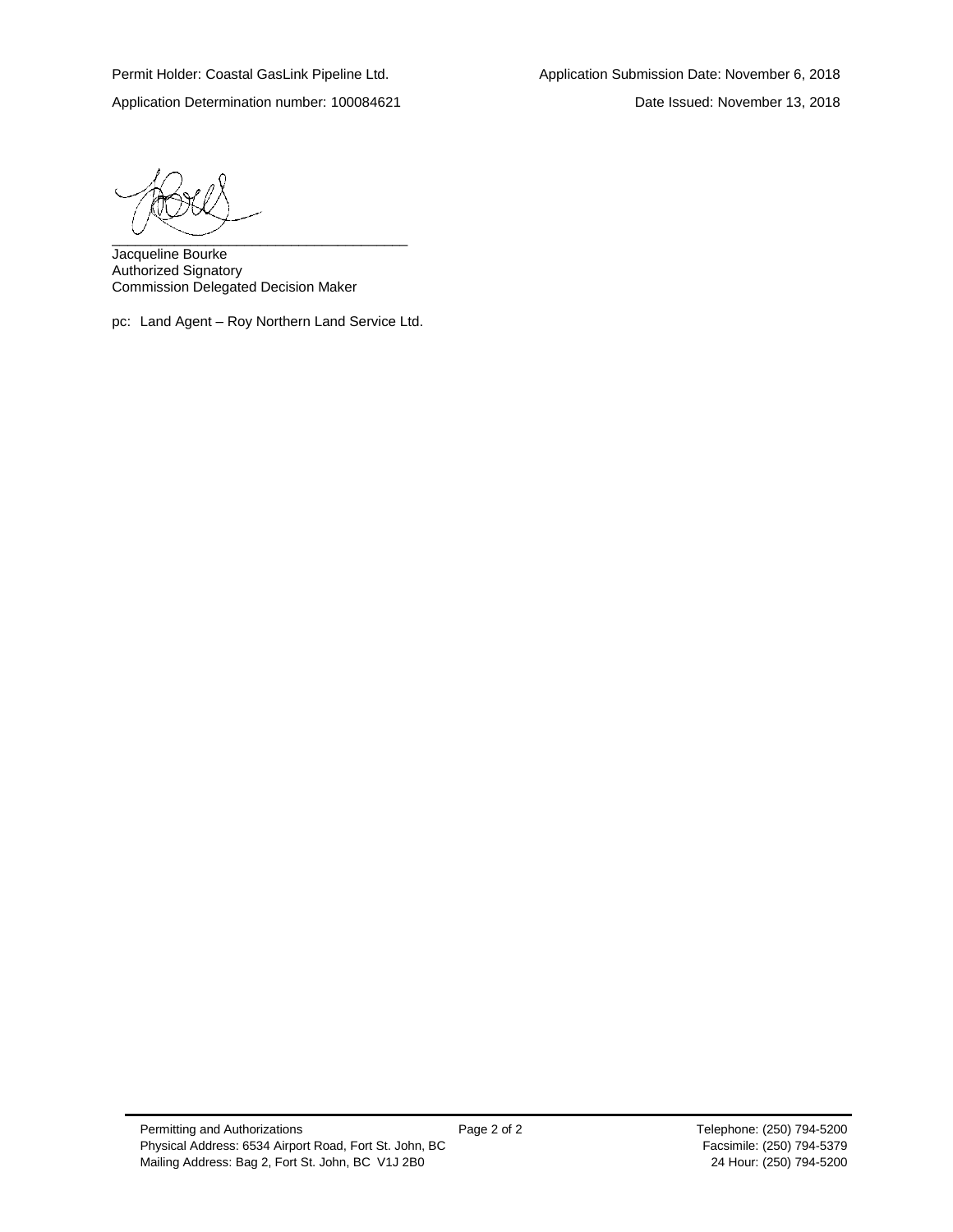

Non OGAA v 2.9

<span id="page-3-0"></span>December 12, 2016

Coastal GasLink Pipeline Ltd. 450 – 1<sup>st</sup> Street SW Calgary, Alberta T2P 5H1

Attention: Coastal GasLink Pipeline Ltd.

### **RE: Determination of Application Area Number 9644085**

**Permit Holder: Coastal GasLink Pipeline Ltd. Date of Issuance: December 12, 2016 Effective Date: December 12, 2016 Application Submitted Date: February 17, 2016 Application Determination Number: 100084621 [Approved Disturbance Footprint:](#page-3-0) 30.45ha**

# **GENERAL [PERMISSIONS,](#page-3-0) AUTHORIZATIONS and CONDITIONS**

## **Petroleum and Natural Gas Act**

1. The BC Oil and Gas Commission (the "Commission") pursuant to section 138 of the *Petroleum and Natural Gas Act* hereby permits the Permit Holder referenced above to construct and operate a related activity(s) as set out in the applicable Permitted Activities, Authorized Activities, and Activity Details tables below for the purposes of carrying out oil and gas activities as defined in the *Oil and Gas Activities Act* (OGAA); subject to the conditions set out herein.

## **PERMITTED ACTIVITIES**

| <b>Associated Oil &amp; Gas Activity No.: 00154427   Type: Campsite</b> |
|-------------------------------------------------------------------------|
|                                                                         |

- 2. The permissions and authorizations granted under this permit are limited to the area described in construction plan Document No: CGW4703-MCSL-G-MP-648, revision 0, dated December 18, 2015 (the "construction plan") by McElhanney as submitted to the Commission in the permit application dated February 17, 2016 (hereinafter referenced as the "operating area").
- 3. The Commission, pursuant to section 138(1) of the *Petroleum and Natural Gas Act,* hereby permits the occupation and use of any Crown land located within the activity area.
	- a) The permission to occupy and use Crown land expires two years from the date of issuance, unless the Commission has received notice of construction start, or this permit is otherwise extended, suspended, cancelled, surrendered or declared spent.
	- b) The permission to occupy and use Crown land does not entitle the Permit Holder to exclusive possession of the activity area.
	- c) The total disturbance within the activity area must not exceed the total approved disturbance footprint as referenced above.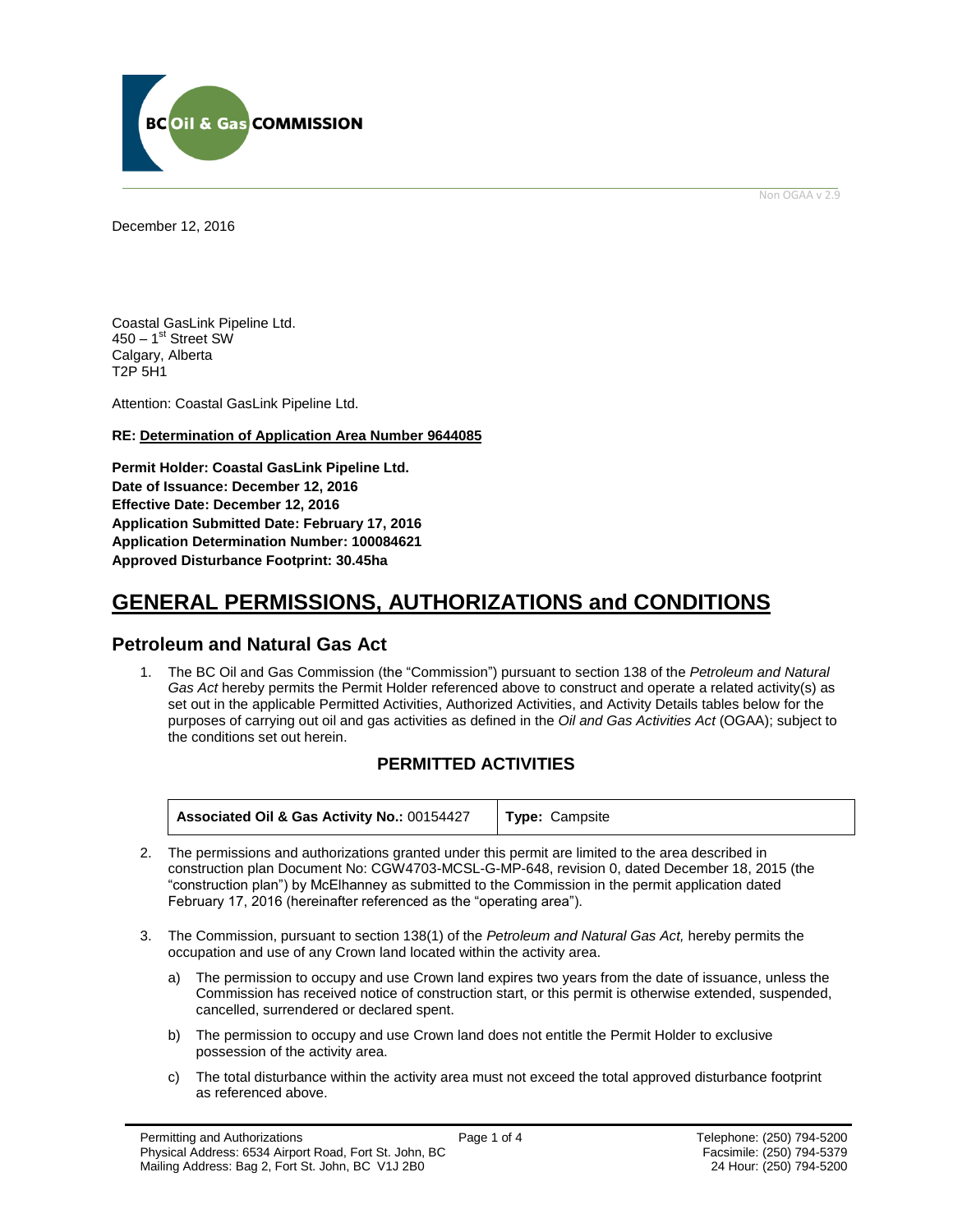## **Forest Act**

4. The Commission, pursuant to section 47.4 of the *Forest Act*, hereby [authorizes](#page-3-0) the removal of Crown timber from the activity area under the cutting permits associated with the Master Licence(s) as follows:

**Master Licence to Cut No.: M02343**

**Cutting Permit No.: 19**

**Timber Mark No.: MB 790**

**Total New Cut: 4.15**

### **[Forest District:](https://ams-crd.bcogc.ca/crd/) Nadina Natural Resource District**

### **Region: Interior**

5. The cutting permits are deemed spent upon the submission of the post-construction plan or upon either the cancellation or expiry of the activitie[s authorized](#page-3-0) under the permit.

# **CONDITIONS**

### **Notification**

- 6. A notice of construction start must be submitted prior to the commencement of activities under this permit 48 hours before or as per the relevant legislation if longer than 48 hours. Notification must submitted via Kermit for pipelines and facilities. For all other activity types notification must be submitted through [OGC.ExternalNotifications@bcogc.ca.](mailto:OGC.ExternalNotifications@bcogc.ca)
- 7. Within 60 days of the completion of construction activities under this permit, the Permit Holder must submit to the Commission a post-construction plan as a shapefile and PDF plan accurately identifying the location of the total area actually disturbed under this permit. The shapefile and plan must be submitted via eSubmission.
- 8. The permit holder must notify Wet'suwet'en First Nation a minimum of five (5) days prior to commencement of activities.
- 9. The permit holder to notify the Office of the Wet'suwet'em five (5) days prior to commencing activities.
- 10. The permit holder must notify Skin Tyee Nation a minimum of five (5) days prior to commencement of activities.
- 11. The permit holder must notify Nee Tahi Buhn Indian Band a minimum of five (5) days prior to commencement of activities.
- 12. The permit holder must notify Cheslatta Carrier Nation a minimum of five (5) days prior to commencement of activities.

### **General**

- 13. The rights granted by this Permit in relation to unoccupied Crown land are subject to all subsisting grants to or rights of any person made or acquired under the *Coal Act, Forest Act, Land Act, Mineral Tenure Act, Petroleum and Natural Gas Act, Range Act*, *Water Sustainability Act* or *Wildlife Act*, or any extension or renewal of the same.
- 14. The Permit Holder must not assign, sublicence or permit any person to use or occupy the land, other than its employees, contractors, or representatives, without the Commission's written consent.
- 15. The Permit Holder must ensure that the activity area is maintained in a condition so as to minimize hazards, including but not limited to hazards associated with storage of materials and equipment.
- 16. The Permit Holder must ensure that the activity area is free of garbage, debris and unused equipment.

### **Environmental**

17. Construction activities must not result in rutting, compaction or erosion of soils that cannot be reasonably rehabilitated to similar levels of soil productivity that existed on the operating area prior to the construction activities taking place.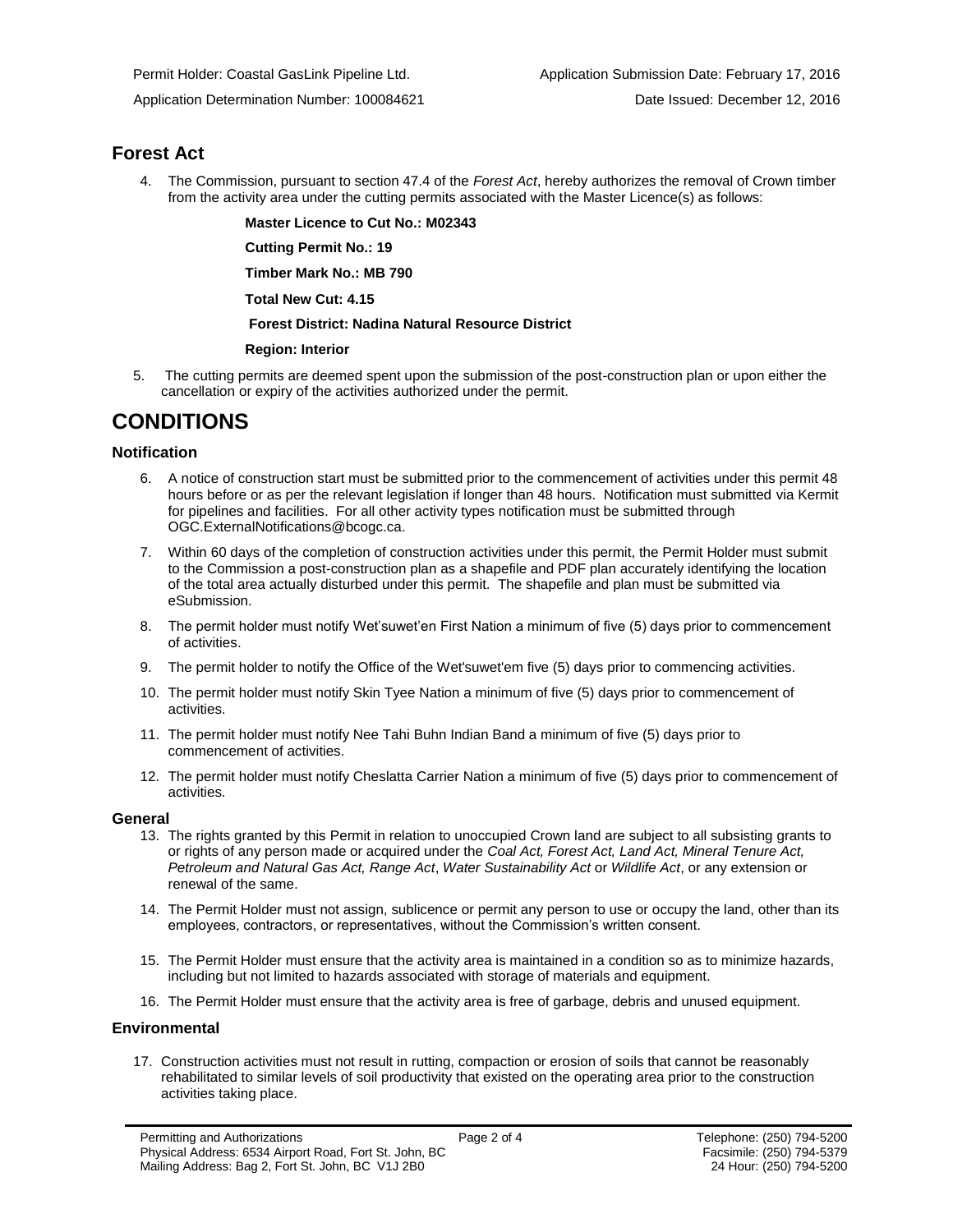Application Determination Number: 100084621 Date Issued: December 12, 2016

- 18. Any temporary access must be constructed and maintained in a manner that provides for proper surface drainage, prevents pooling on the surface, and maintains slope integrity.
- 19. The Permit Holder must make reasonable efforts to prevent establishment of invasive plants on the activity area resulting from the carrying out of activities authorized under this approval.
- 20. Following completion of the construction activities authorized herein, the permit holder must, as soon as practicable
	- a) decompact any soils compacted by the activity;
	- b) if natural surface drainage pattern was altered by the carrying out of the activity, the permit holder must restore, to the extent practicable, to the drainage pattern and its condition before the alteration; and
	- c) re-vegetate any exposed soil on the activity area including, where necessary, using seed or vegetative propagules of an ecologically suitable species that
		- (i) promote the restoration of the wildlife habitat that existed on the area before the oil and gas activity was begun, and
		- (ii) stabilize the soil if it is highly susceptible to erosion.
	- d) Following completion of construction activities authorized herein, any retrievable surface soils removed from the activity area must be redistributed so that the soil structure is restored, to the extent practicable, to its condition before the activity was begun.

#### **Clearing**

- 21. The Permit Holder is permitted to fell any trees located on Crown land within 1.5 tree lengths of the activity area that are considered to be a safety hazard according to *Workers Compensation Act* regulations and must be felled in order to eliminate the hazard. Trees or portions of these trees that can be accessed from the activity area without causing damage to standing timber may be harvested.
- 22. The holder of the cutting permit must pay to the government, stumpage and any waste billing determined in accordance with the terms of this [authorization.](#page-3-0)
- 23. Th[e authorized](#page-3-0) cutting permit does not grant the Permit Holder the exclusive right to harvest Crown timber from the activity area. Authority to harvest some or all of the timber may be granted to other persons. The Permit Holder's right to harvest timber applies to any timber found on the site at the time they undertake harvesting activities.
- 24. All harvested Crown Timber must be marked with the cutting permit's associated Timber Mark.
- 25. Stumpage for cutting permits falling within the Interior Area, as defined in the Interior Appraisal Manual (Manual) will be calculated in accordance with the Manual as amended from time to time.
- 26. Any waste assessments applied under the Master Licence to Cut are subject to the merchantability specifications and monetary waste billing requirements in the Provincial Logging Residue and Waste Manual specific to the region associated with the Cutting Permit [authorization.](#page-3-0)

#### **Archaeology**

- 27. An AIA report must be submitted to the Commission as soon as practicable.
- 28. If artifacts, features, materials or things protected under section 13(2) of the Heritage Conservation Act are identified the permit holder must, unless the permit holder holds a permit under section 12 of the Heritage Conservation Act issued by the Commission in respect of that artifact, feature, material or thing:
	- a. immediately cease all work in the vicinity of the artifacts, features, materials or things;
	- b. immediately notify the Commission
	- c. refrain from resuming work in the vicinity of the artifacts, features, materials or things except in accordance with an appropriate mitigation plan that has been prepared in accordance with the Heritage Conservation Act and approved by the Archaeology Branch of the Ministry of Forests, Lands and Natural Resource Operations.

# **ADVISORY GUIDANCE**